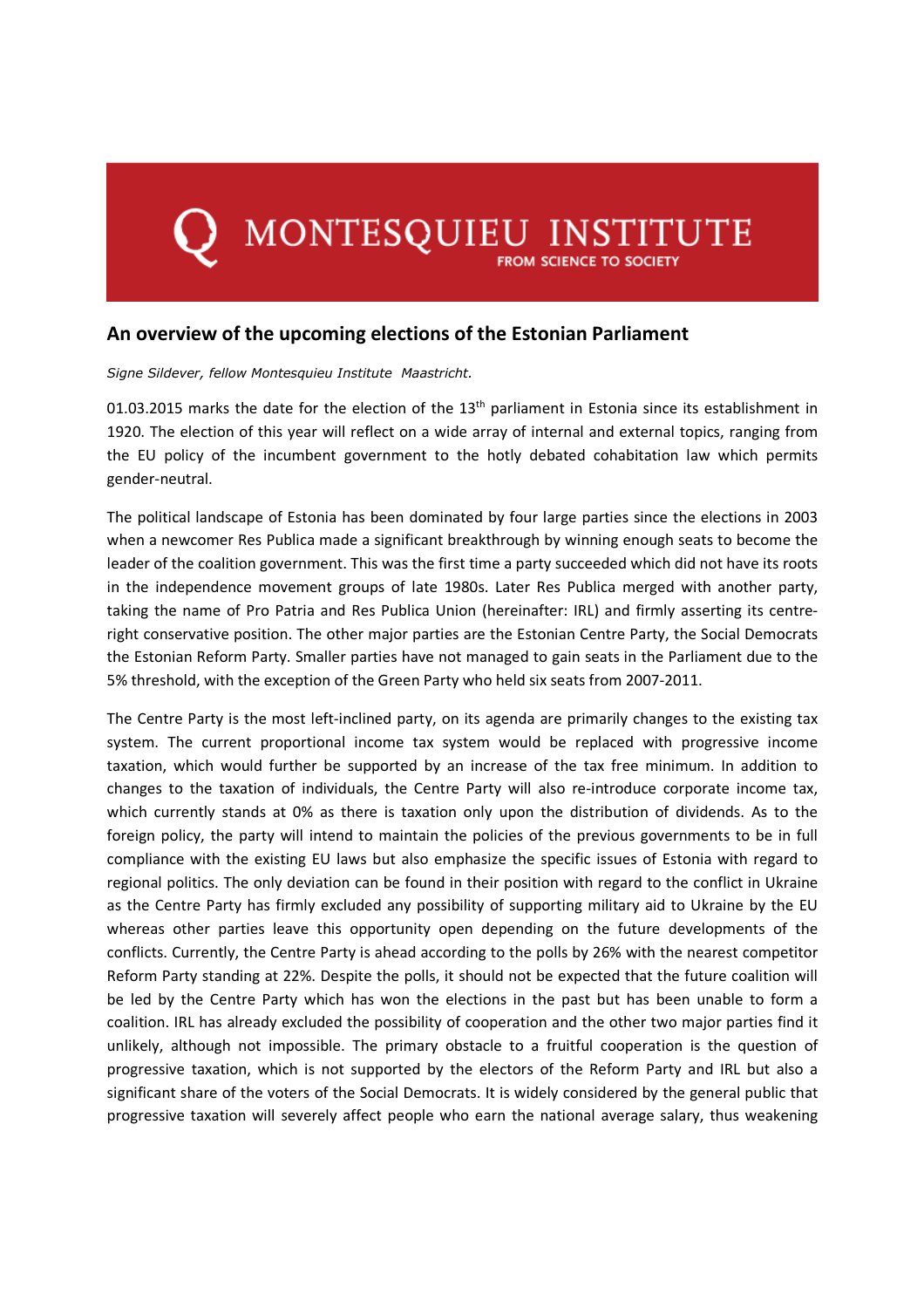the middle class workers and lacking in cost efficiency as the maintenance of the system will require more resources. Given the current levels of salaries the brackets would be too arbitrary to achieve the desired positive effect.

The Social Democrats experienced an increase in popularity and a move from the opposition to the coalition from 2007 onwards as the voters have been seeking for an alternative to the strict austerity policies of the Reform Party and IRL. Since then their support has grown and the party is currently in the government, although being initially left out as the voters in 2011 gave their approval to the management of the financial crisis by the government. Nevertheless, the patience of the voters has worn out and there are expectations of tax reliefs, increased public spending and overall cutback of the excessive financial compliance. All this is offered by the Social Democrats as their promises resemble the Centre Party with regard to the minimum salary, progressive income tax and reduced tax rates for the peripheral regions which struggle with the decrease of population. The EU policy of the party similarly follows the mainstream trend of cooperation and respect for the Union, however they do support all types of solutions for the conflict in Ukraine. The Social Democrats also support the increased presence of NATO forces as a measure of hindrance as it is widely feared that the conflict will also spread to Estonia. Currently they stand on the  $3<sup>rd</sup>$  place in the polls with 16% of the votes and unlikely to be the leaders of the next government as they are perceived as trying to catch voters from too different interests groups, thus failing to focus properly on any.

IRL has lost most of its former popularity due to corruption scandals and the change in leadership. The former leader, Mart Laar, was one of the most influential persons in the process of regaining the independence and his personal ties with important foreign partners, such as Sweden contributed heavily to the initial success of the party. However, the internal disagreements between different generations of politicians combined with a corruption scandal from few years ago led them to be forced out of the coalition government and a lot of their voters are disappointed, considering to cast a vote for the small conservative parties instead.

The second place according to the polls belongs to the Reform Party who has been in charge of the government for the last 10 years as the failure of the coalition government from 2003 offered the Reform Party the opportunity to form a new government. Since then, the party has been successful in both parliamentary elections as well as the elections for the European Parliament. One of the current members of the European Commission, Andrus Ansip, was the leader of the party and one of the longest-serving heads of government in Europe as he assumed the office of the prime minister in 2005 and resigning only in March 2014 to focus on the upcoming changes in the Commission. The elections of 2011 confirmed that the crisis management of the party was seen as necessary, however, the falling figures (currently at 22%) indicate that a change of direction is needed. Neoliberal policies do not seem to offer solutions to the most important issues. The rhetoric of the party does not consider it to be a problem that a lot of young people seek employment outside of the European Union. Similarly, there is a call for being less of a teacher's pet for the European Union in terms of statistics and focusing more on the price paid by the whole nation for keeping up with the Maastricht criteria. Overall it is recognized that the work of Reform-led governments has done well but it is simply time for a change to also force Reform to address issues they would rather not focus on.